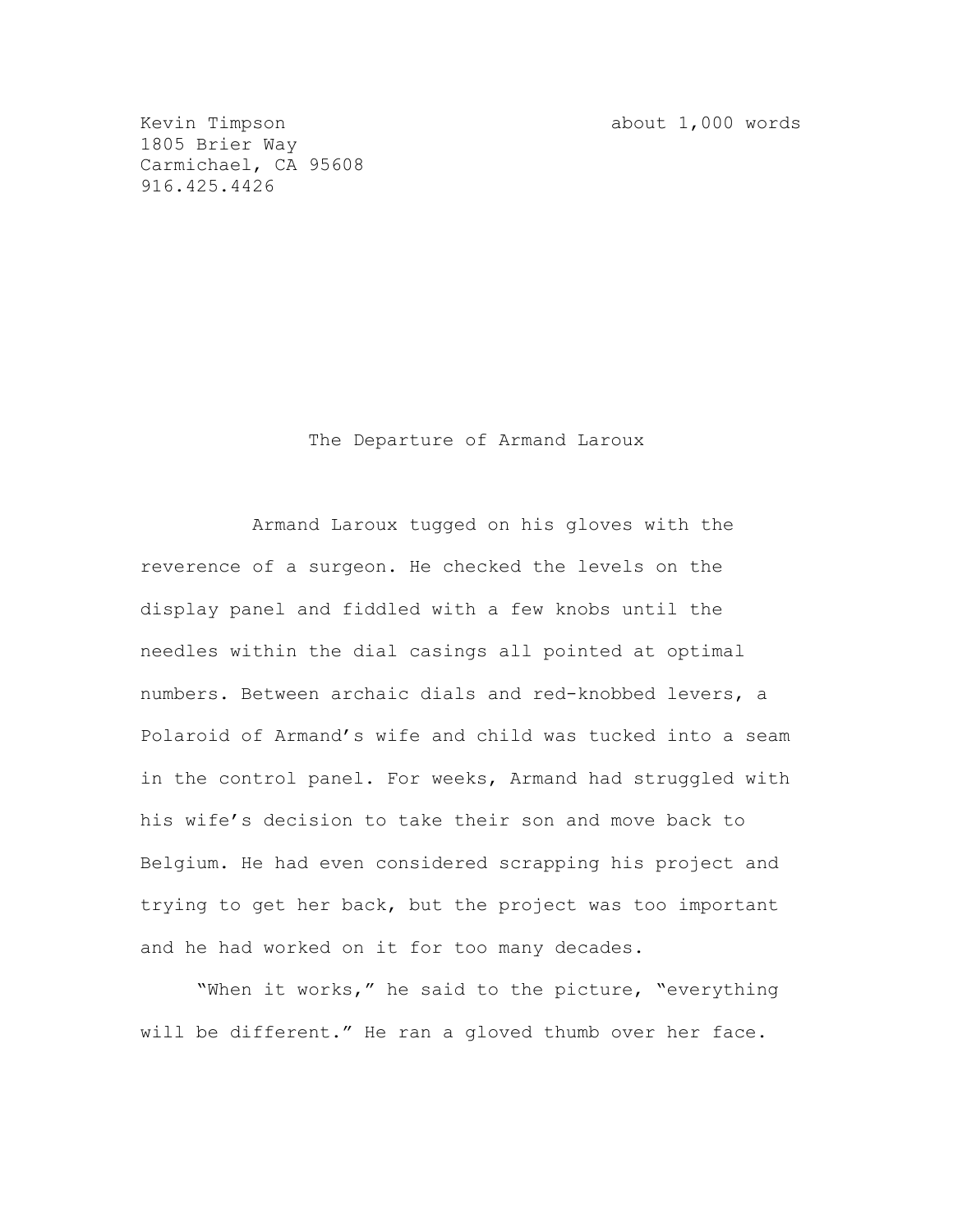Armand's notes were scattered across the floor of his contraption. Sheet after sheet of nearly endless calculations and theories covered the pages in erratic, scrawling handwriting that only Armand could decipher. The important notes were stacked on the swiveling chair on which Armand was sitting. He had checked his notes enough times to know them by heart, but he checked them again. His calculations were correct, Armand was certain. There was nothing he had not accounted for. He had studied city maps and landscape plans from thirty years ago to confirm the location of buildings and environmental changes.

Armand's hands began to shake when he realized the time had come. Sweat beaded on his forehead and he wheezed through corroded lungs. He reached across the console and took a cigarette from the carton. Thirty-six years he had worked on his project and he had been smoking for thirtyfive.

The hinges on the chair protested Armand's weight as he leaned back. He rested his head against the chair and puffed at his cigarette. Smoke billowed along the roof of his machine.

Not for the first time, Armand considered burning down his warehouse, collecting the insurance, and leaving for Belgium to win back his wife. The engine fuel could ignite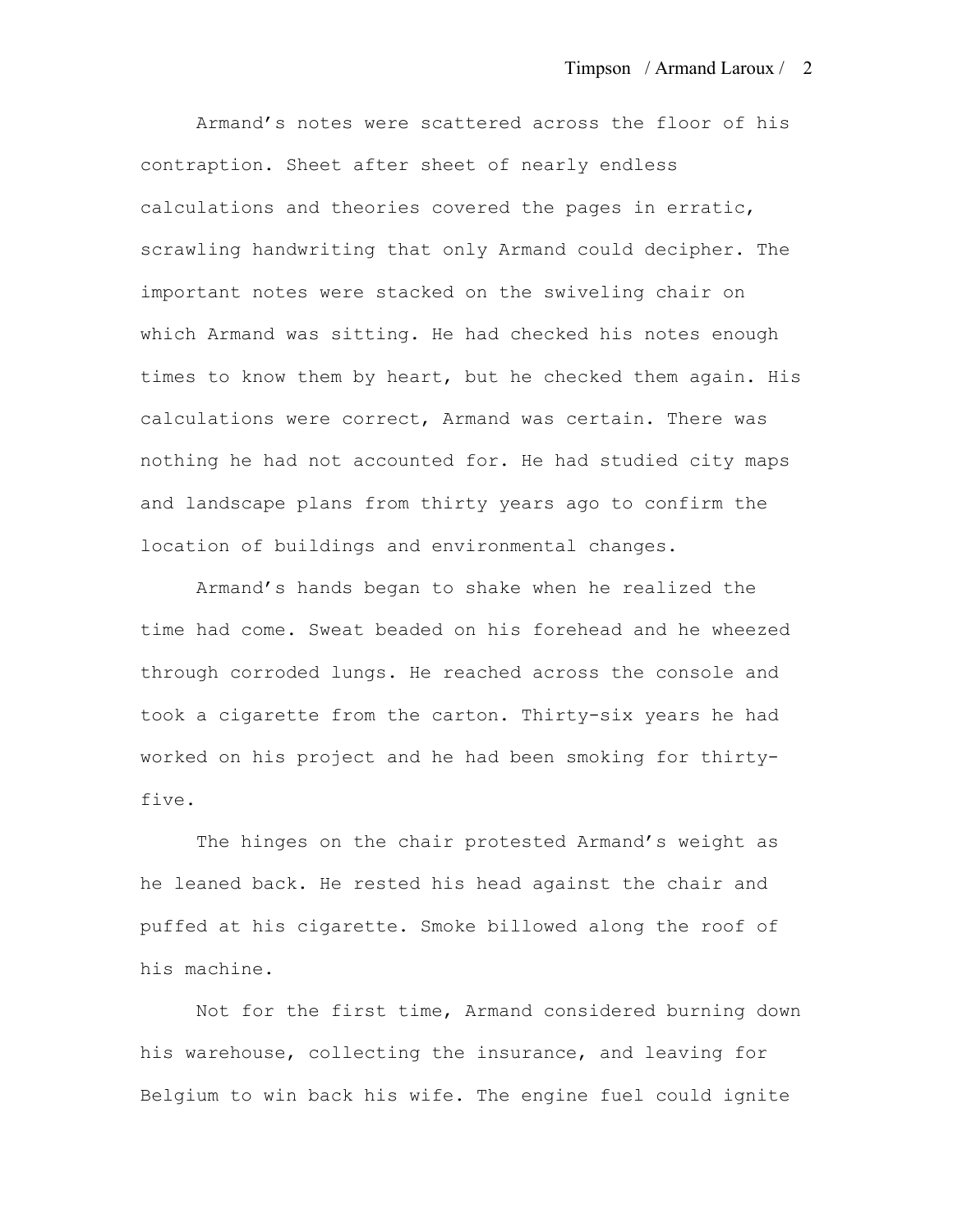at the mere mention of fire. He looked at the glowing embers of his cigarette. He shook his head and sucked down a lung-full of smoke. The project was too important, and when it worked there would be no need to win back his wife.

"No use putting this off any longer," he said.

Armand flicked on a few switches and the contraption begun to hum. Lights flickered on above and the console glowed with a series of green lights. He pulled the hatch shut and locked it with the large lever protruding from the wall. He placed an old motorcycle helmet on his head and pulled on his Mark 49 goggles. He checked that his pistol was tucked into the holster on his belt and the safety was activated. He did not want any accidents mid-travel.

The hum of the machine grew louder and a second, higher pitch was added to the sound. Armand turned a knob and checked the levels on a few of the dials. A third pitch buzzed into existence, deeper and undulating like an offbalance washing mashing. Armand pulled a lever labeled INITIATION SEQUENCE. All three tones blended together and the contraption begun to shake. The round porthole above the console rattled and the aluminum walls vibrated in time with the undulating engine. Armand looked at the picture of his estranged family.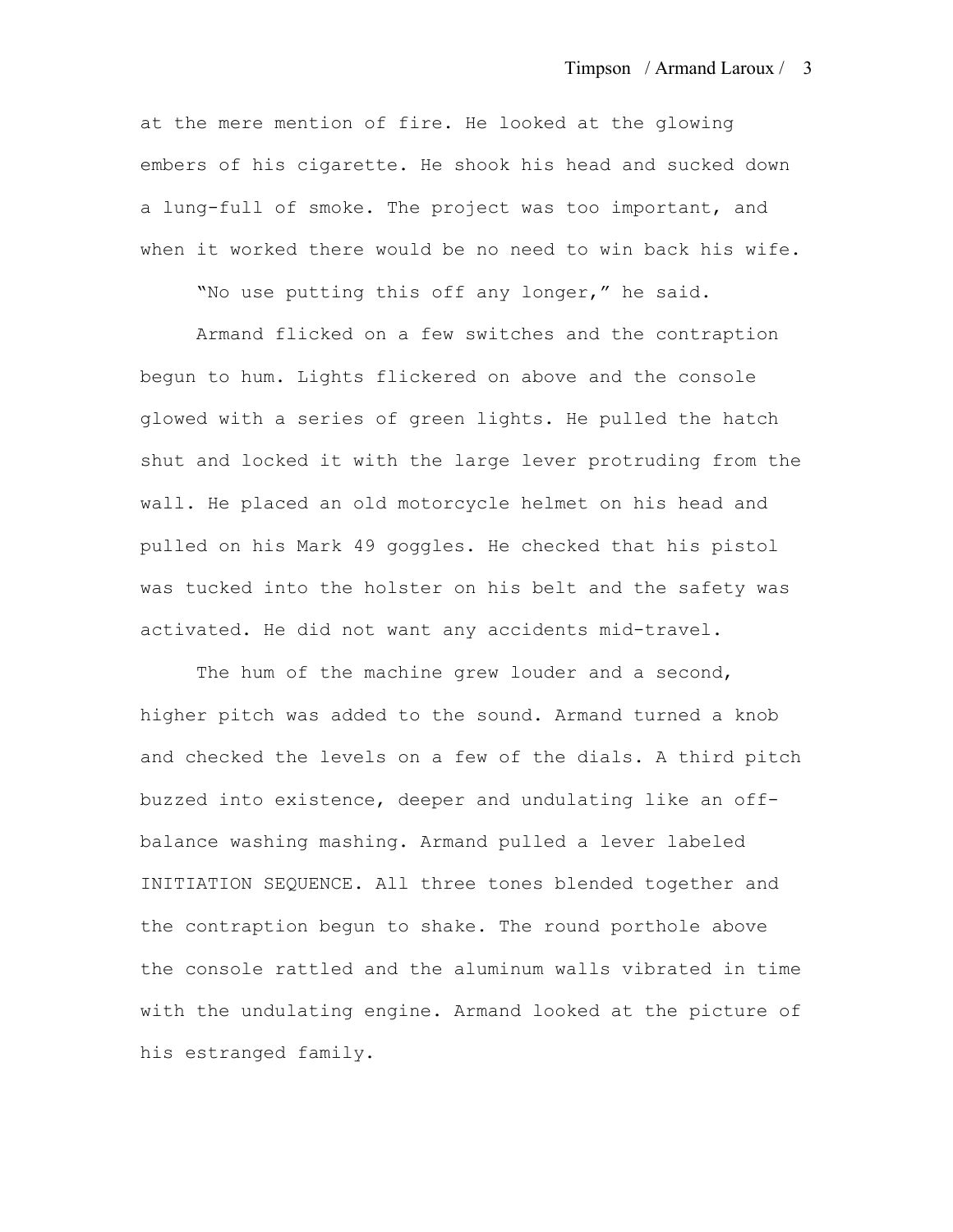"I will fix everything," he said. "We will be together again. I can fix all of this. I will see you soon, mon amour." He pulled the Polaroid from the console and kissed his wife's likeness.

There was a faint orange glow emanating from the halogen lights above, and the engine vibrations had taken on a melodic reverberation. The sounds bounced from the walls like taps on a steel drum. Armand pulled the buckle strap over his shoulder and locked it into place. He took hold of the control sticks that rose from each armrest. The sticks did nothing, but Armand liked the comfort they supplied. At least he felt like he was in control.

An automated countdown echoed through scratchy speakers. It was Armand's voice.

```
"5," it said.
He braced himself against the chair. 
"4."
Sweat dripped down his back. 
"3."
"Time travel," he said. 
"2.""What was I thinking?"
"1."
```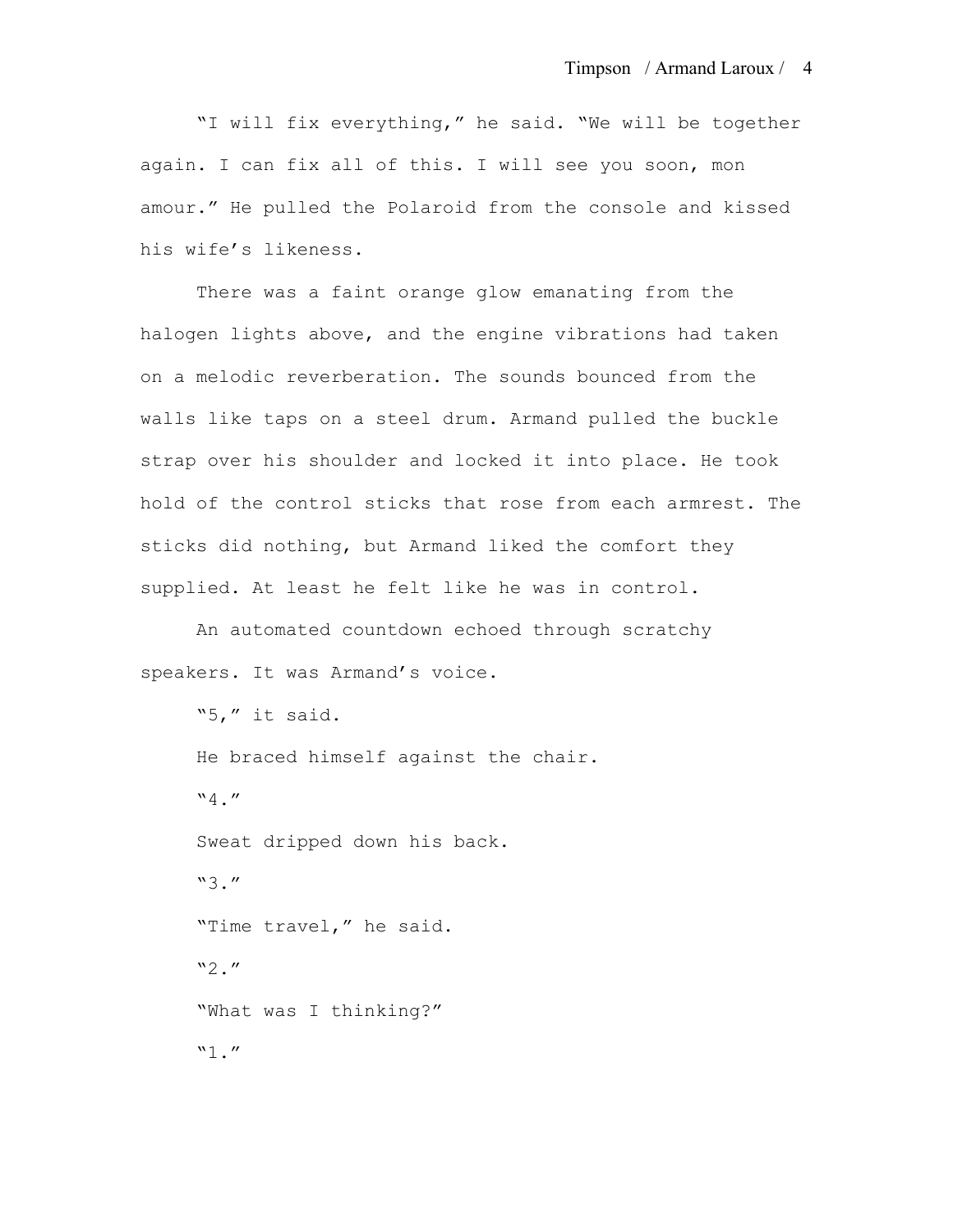The cockpit chamber bloomed a brilliant orange and Armand squeezed his eyes closed. The light was so bright he could still see the console dials. He held his hand up and counted his fingers through closed lids. The vibrations of the time-engine were causing his teeth to chatter and his eardrums felt as if they were going to burst. There was a sudden sharp pain in his left ear followed by intense ringing, and something warm and wet trickled down his cheek.

Then it was over.

The vibrations stopped, the color disappeared, even sound ceased. For a moment, Armand thought he had been rendered deaf. He feared--and hoped--his machine had worked, that he had gone back thirty years, and he could stop himself from creating the contraption.

He opened his eyes and he understood the silence.

Taking up most of the porthole was the sphere of the Earth. The planet hung like an ornament in front of a backdrop of shimmering stars and meaningful black. The blues and greens glistened in the sun's light, and Armand could make out the clouds of Hurricane Patricia traveling toward Mexico. His machine had worked and his timing was perfect.

But something had gone wrong.